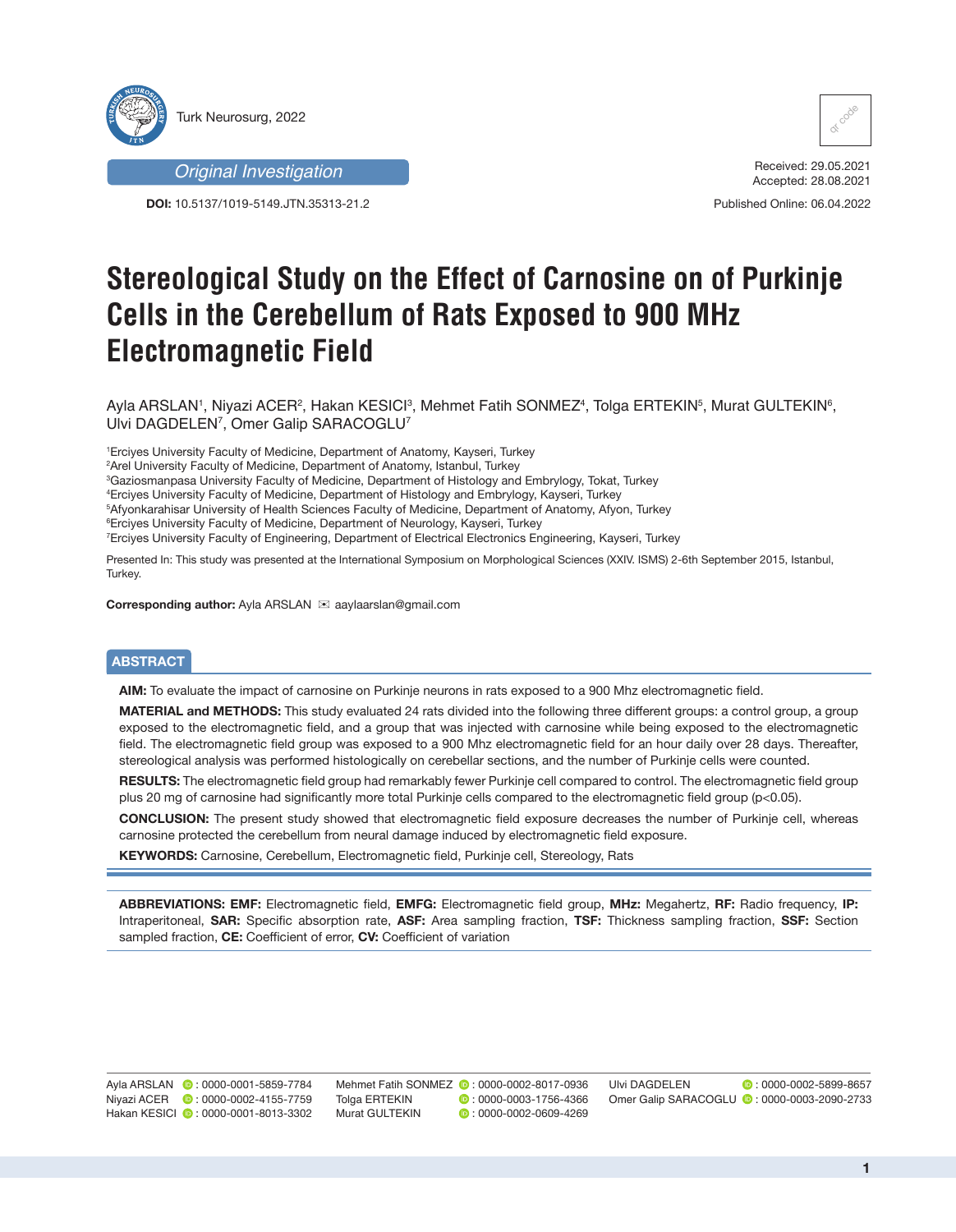# █ **INTRODUCTION**

The widespread use of mobile phones in daily lives has<br>made it almost impossible to avoid electromagnetic field<br>(EMF) exposure from mobile phones (15), which widely<br>utilize 900–1800 MHz radio waves for mobile communication made it almost impossible to avoid electromagnetic field (EMF) exposure from mobile phones (15), which widely utilize 900–1800 MHz radio waves for mobile communication (18). Therefore, people who use their mobile phones excessively are at risk of being exposed to intense EMF (16,19,37). Hence, considerable discussions have been undertaken regarding the potentially negative impacts of mobile phone emissions on the human nervous system (13). Several studies have shown that EMF influences several neuronal functions, including neuronal survival, learning, and memory. Some of these studies involve DNA associated with the formation of the blood–brain barrier, the neuroendocrine system, neuroelectrophysiology, protein synthesis, central nervous system cancer, gene expression, cell proliferation, embryonic process, DNA injury, and properties of cancer publicity (24,34).

Cerebellum plays a significant role in posture, muscle control, balance, and cognitive functions (29). Recent studies have shown that EMFs radiation by cell phones could affect the cerebellum (33,34).

Meanwhile, studies on cerebral ischemia and another brain injuries have shown that carnosine, an endogenous dipeptide found in many bodily tissues (7), exerts anti-oxidative, antiglutamergic, and excitotoxicity effects on various neurons (5,7). Moreover, an experimental study on brain ischemia found that carnosine reduced mortality rates and had beneficial effects on the neurological function of animals (39).

Although various frequencies of EMF have been used in relevant research, no study has yet investigated the effects of 900 MHz EMF with carnosine administration (18,19,24). Hence, the current study aimed to determine the neuroprotective effects of carnosine among female rats exposed to a 900 MHz EMF using stereological methods.

# █ **MATERIAL and METHODS**

## **Animals**

This study had been approved by the local Animal Ethics Commission certified (approval number: 2013/82). Tests were applied after approval of the Erciyes University Ethics Committee for Experimental Animals. Rats were procured from the Headquarters for Experimental Animal Research (DEKAM) at Erciyes University (Kayseri, Turkey).

Histopathological procedures were proffered at the Erciyes University Faculty of Medicine, Department of Histology-Embryology (Kayseri, Turkey). Cell counts were determined at the Erciyes University Faculty of Medicine, Department of Anatomy (Kayseri, Turkey).

This study evaluated 24 adult 16-week-old female Wistar Albino rats weighing 200–250 g that were indiscriminately separated into three groups. The rats were kept in an environment with a 12 h light/dark cycle, which was ventilated with an aspirator and maintained at a temperature of  $25^{\circ}$   $\pm$ 2 °C and 40%–50% humidity. Rats were placed in standard

transparent polycarbonate cages and fed a balanced diet with unlimited water. The experimental groups were as follows:

- 1. Control: not exposed to any material, EMF, or carnosine injection (n=6).
- 2. EMFG: exposed to EMF (900 MHz) 1 h daily over 28 days (27) (n=6). Rats were exposed to EMF daily from 11:00 to 12:00. The specific energy absorption rate (SAR) was about 0.008 W/kg for the entire body and 2 W W/kg regionally to the head. Moreover, the rats' positions were modified everyday along the exposure process. Similar systems have been used in previous studies (Figure 1) (3,38).
- 3. EMFG plus carnosine (CG): exposed to EMF (900 MHz) 1 h daily over 28 days (7,16). In the experimental process, this group was divided into two subgroups: carnosine administered at low (n=6) (10 mg/kg/day) and high doses (n=6) (100 mg/kg/day) with intraperitoneal injection provided 30 min before exposure (2,31,35). The rats were sacrificed after the experimental process and the number of Purkinje cells were counted using a stereological method performed histologically on sections of the cerebellum.

### **Histological Procedures**

Rats were anesthetized using intraperitoneal urethane (1.25 g/ kg) and were perfused intracardially with saline. Rat samples were fixed in neutral formalin consecutively. The cerebellums were immediately dissected, passed through xylene and alcohol, and finally embedded into paraffin for sectioning. Gelatin water was prepared so that the tissues need not be removed from the thick section. Gelatin was added to 500 g water as 5 g, and the water was stirred for 8–10 min at a temperature of 70 °C. Thereafter, the solution was placed into a container. The samples were kept in formaldehyde for one night in an oven at 60 °C to preserve the tissues before staining. Paraffin-embedded tissues were cut transversely using a rotary microtome (LeicaRM2135, Leica Instruments, Nussloch, Germany), subsequently obtaining 30-μm thick sections in the coronal plane using metal microtome blades (23). Slides were selected randomly from each tenth slide of the series to be investigated. Each cerebellar sample was mounted on slides coated with adhesive and stained with Hematoxylin and Eosin for stereologic analysis.

#### **Exposure System**

The current study utilized the same exposure system design as in previous study (4). The application of EMF and exposure system used is described in detail elsewhere (4,16,30,31). A special EMF exposure system comprising a circular lattice and a dipole antenna was utilized (1). An electromagnetic power unit that produced a 900 MHz continuous regulated EMF (2 W peak throughput power and  $1 \pm 0.4$  mW/cm<sup>2</sup> power volume) was constructed at TEKNOPARK Relevance Laboratory (Kayseri, Turkey). Similar to previous work (4), the current study measured only the average rate for the entire brain. However, the SAR at the region morphological alterations were sought were not measured. Thus, the mean SAR rate of 2 W/kg denoted only the mean rate of the entire brain. Peak SAR was computed based on the model, with the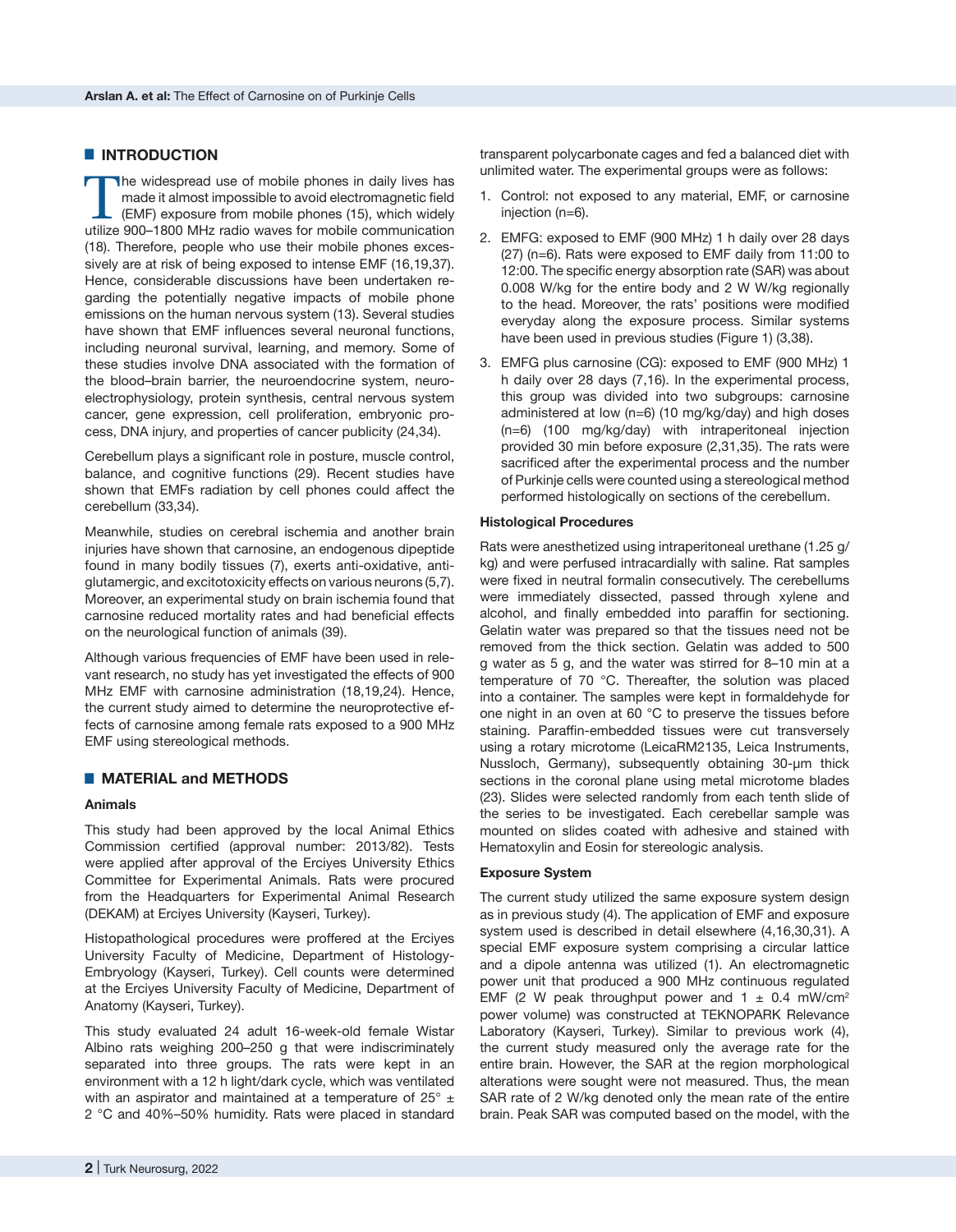force intensity indications being performed employing an EMF meter (Kayseri Teknopark) (4).

#### **EMF Presentation in Female Rats**

Rats were exposed to the EMF using a dipole antenna to ensure close contact (4,7). The space between the animal and antenna was 1 cm, with the rat positioned perpendicular to the antenna. The rat's heads were placed at the direction from dipole antenna. The longitudinal axis of the rats was positioned vertical to one of the antennas (4).

#### **Stereological Analyses**

This study used a stereology workstation (Kayseri, Turkey) for stereological analyses. The system included a computer, picture capture card, CCD digital camera, microcator (Heidenhain, Traunreut, Germany), computer-controlled motorized sample stage (Prior Scientific, Cambridge, UK), and light microscope (Leica, Nubloch, Germany). The software program Stereo Investigator Software (MBF Biosciences, Williston VT, USA) was utilized to calculate, register stereological data, and capture digital images of parts. The system created microscopic views (a 100x Leica HCX Plan Apo objective) and presented them on a computer monitor to calculate the total number of Purkinje cells in the cerebellum. An optical fractionator process was used in the cerebellum at low magnification using a 5× oil objective (Figure 2).

The number of Purkinje cells in cerebellum of all animals were calculated using the optical fractionator method (3). Briefly, the Purkinje cell was calculated when the largest nuclear profile was focalized intermittently, coincidentally, and systematically inside the impartial virtual counting frames along the defined areas. The total number of Purkinje cells were computed according to the computed and sampling possibilities (34). All stereological examinations were blinded to obtained unbiased results.

The area sampling fraction (asf) was 625  $\mu$ m $^{2}/$ 22,500  $\mu$ m $^{2}$ , the thickness sampling fraction (tsf) was 20 μm for cell counts, the section sampled fraction (ssf) was 1/10, and the impartial census frame dimension was 625  $\mu$ m $^2$  for cell predictions. The first section was selected incidentally within the first 10 parts of each cerebellum. Tsf was 5 μm for the upper guard zone, while the average section thickness was 30 μm (25,30).

The total number of Purkinje cells in the cerebellum (N) was calculated using the following formula:

$$
N = \sum Q \times \frac{1}{ssf} \times \frac{1}{asf} \times \frac{1}{tsf}
$$

where ΣQ is the total dissector neuron number. Prediction of the total number of neurons was established from the sampling possibility and counted number of neurons (11). The suitability of the sampling procedure for the certainty of the forecast and suitable sampled cell number for the prediction of total number of Purkinje cells was tested using the coefficient of error and the coefficient of variation as indicated in the literature (11).

#### **Statistical Analysis**

The collected data were presented as mean  $\pm$  standard



**Figure 1:** EMFG and EMF plus Carnosine group rats exposed to EMF.



**Figure 2:** Cerebellar layer for normal histologic view: molecular (m), Purkinje (p) and granular (g) layers.

deviation of each group. One-way analysis of variance was utilized to compare the number of Purkinje cells between each group. All statistical analyses were conducted using SPSS (Statistical Package for the Social Sciences, version 20, SPSS Inc., Chicago, USA), with a value of p<0.05 indicating statistical significance.

## █ **RESULTS**

The morphological structures of cerebellar tissues in the control group were normal, with easily distinguishable granular, Purkinje, and molecular layers (Figure 2). More detailed microscopic examinations showed that Purkinje cells were uniformly arranged, and cell nuclei were had normal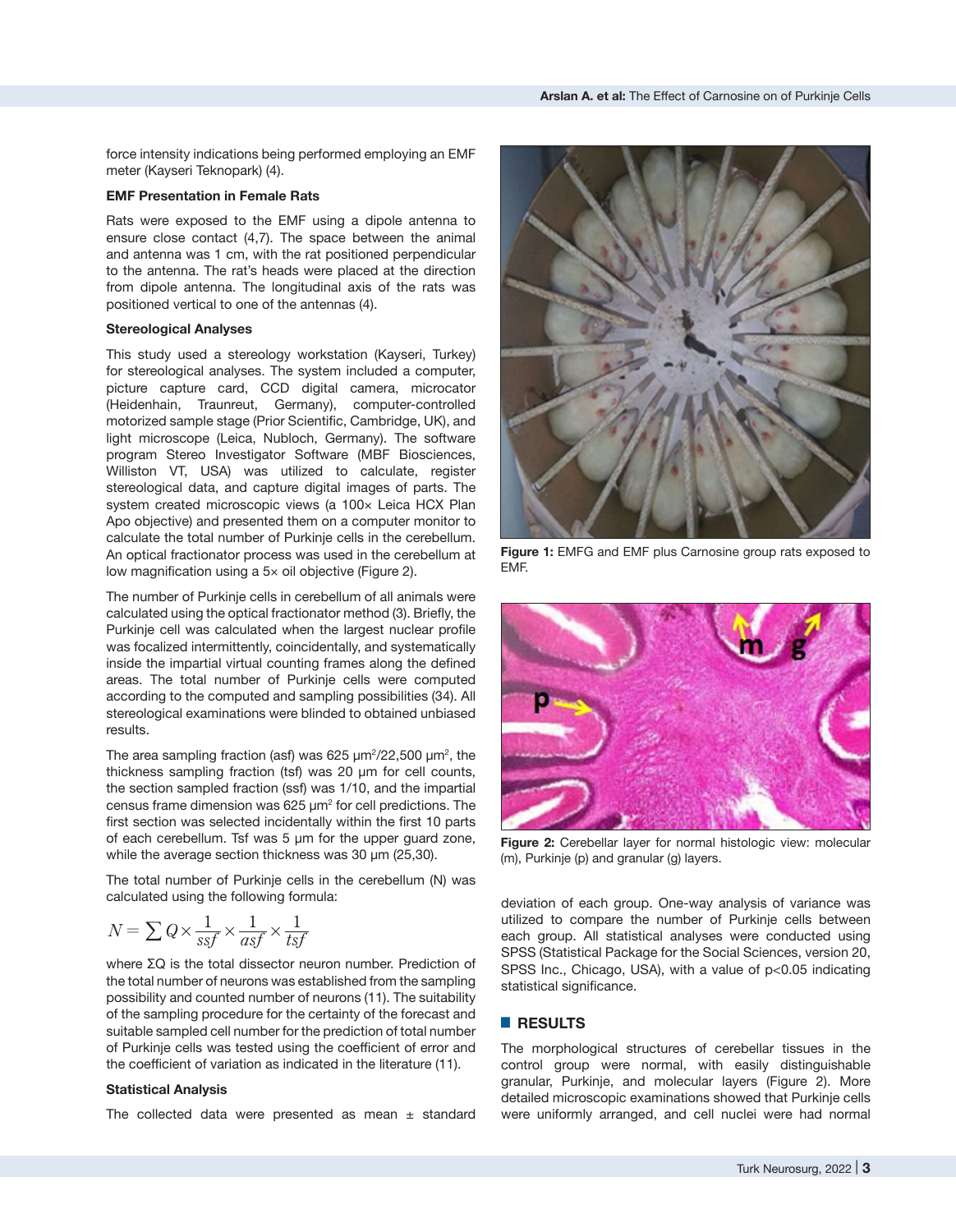morphology. All control sections showed that Purkinje cells had a normal cytoplasm across all magnifications (Figure 3).

Examination of the EMFG group found deterioration of cerebellar tissues in certain places, which could not be determined whether due to the effect of the tissue section or EMF (Figure 3). After repeated examination of the cerebellar layers, the granular, Purkinje, and molecular layers could be easily distinguished. More detailed microscopic examinations found that the Purkinje cells were uniformly arranged, and cell nuclei showed normal morphology.

In the EMFG plus carnosine (CG) group, all cerebellum samples showed a standard histological view, and the Purkinje cells clearly showed normal arrangement in all the sections. However, a more compact staining of the neuron cytoplasm was noted (Figure 3).

The number of Purkinje cells in female rats in the control, EMFG, and EMFG plus carnosine groups was then determined

(Table I). Accordingly, a significant difference in the number of Purkinje cells was observed between the EMFG and control groups (p=0.04, p<0.05) Table II). Section analysis obtained 140–180 sections from each rat cerebellum. For systematic sampling, 1 out of every 20 sections were analyzed, and an average of 6–10 sections from each rat was examined.

The EMFG plus carnosine group had a significantly higher total number of Purkinje cells compared to the EMFG group (p<0.05). However, no significant difference was observed between the control and EMFG plus carnosine groups (Table II).

# █ **DISCUSSION**

This study indicated that EMF exposure can decrease the average Purkinje cell numbers and that this decrease can be ameliorated by high carnosine dosages. Our findings showed that rats exposed to EMFG had a significantly lower number



**Figure 3:** The photos of the groups are shown. Typical Purkinje (p) cell arrangement.

**Table I:** The Total Number of Purkinje Cell Numbers in the Cerebellums of the Female Rats, Min-Max and Mean± SD for all Groups and CV and CE of Stereological Analysis

| <b>Cerebellum</b> | <b>Control</b>       | <b>EMFG</b>          | <b>EMFG plus 2mg carnosine</b> | <b>EMFG plus 20mg carnosine</b> |
|-------------------|----------------------|----------------------|--------------------------------|---------------------------------|
| 1                 | 199,067              | 145,379              | 194,794                        | 261,544                         |
| 2                 | 292,083              | 187,597              | 141,628                        | 121,230                         |
| 3                 | 208,852              | 98,525               | 112,984                        | 199,386                         |
| 4                 | 181,657              | 67,414               | 101,650                        | 199,741                         |
| 5                 | 292,083              | 83,134               | 164,821                        | 143,812                         |
| 6                 | 292,083              | 88,493               | 168,774                        | 210,967                         |
| CE                | 0,02                 | 0,03                 | 0,02                           | 0,02                            |
| <b>CV</b>         | 0,09                 | 0,10                 | 0,09                           | 0,10                            |
| Min-Max           | 181,667-292,083      | 67,414-187,607       | 101,650-194,794                | 121,230-261,544                 |
| Mean $\pm$ SD     | $244,304 \pm 53,055$ | $111,757 \pm 45,571$ | $147,441 \pm 35,545$           | $189,446 \pm 50,203$            |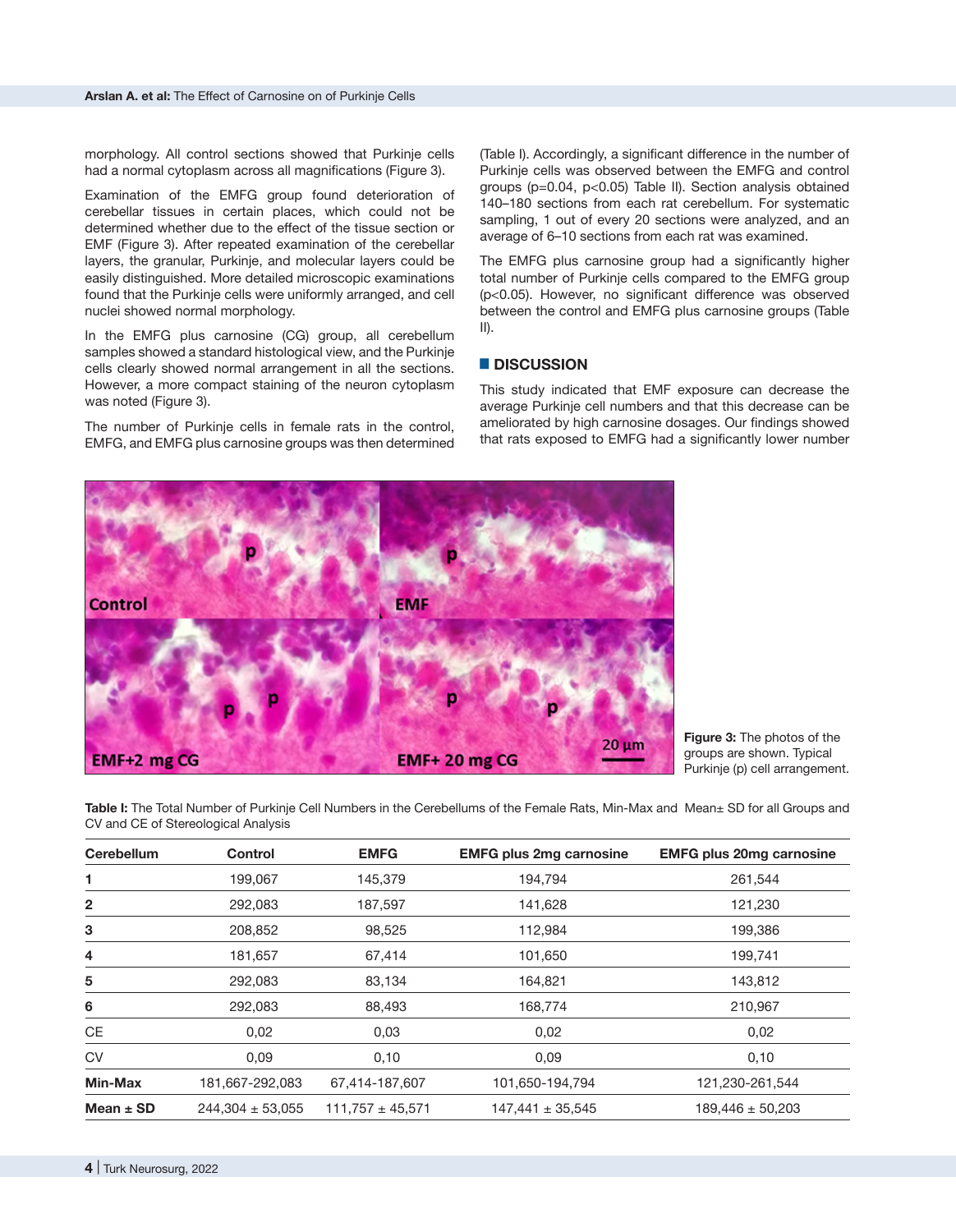|                          | <b>Experimental groups</b> |                          |                           |  |
|--------------------------|----------------------------|--------------------------|---------------------------|--|
|                          |                            |                          |                           |  |
| Mean differences         | <b>EMFG</b>                | EMFG plus 2 mg carnosine | EMFG plus 20 mg carnosine |  |
| Control                  | 132.547**                  | 96.862**                 | 54.857                    |  |
| <b>EMFG</b>              |                            | -35.684                  | $-77.689*$                |  |
| EMFG plus 2 mg carnosine |                            |                          | $-42.004$                 |  |

**Table II:** Statistical Analysis for Each Group Comparation Using One Way ANOVA

*\*: 0,05 level, \*\*: 0,001 level the mean difference between two groups.*

of Purkinje cells compared to the control group. A study on the effects of cellphone radiation on cognitive function in mice exposed to a 900 MHz EMF for 2.5 h per day from a cell phone for 4 days found that animals exposed to an EMF during learning exhibited deficiencies in the transfer of spatial knowledge and acquired it much later compared to the control group (10).

Several studies have indicated that 900 MHz EMF influence neurons in the cerebellum (1,29,34). Many of these studies have stated that the EMFG showed significant decreases in cerebellar Purkinje cells and hippocampal pyramidal neurons (4,34).

Studies have shown that a reduction in the number of Purkinje cell indicates cerebellar damage (9). The hippocampus, cerebellum, and basal ganglia, all of which are brain-related structures, are known to be affected by exposure to 2 h of EMF produced by mobile phones at distinct forces (32). Several recent studies have shown that EMFs radiated by cell phones could influence the cerebellum (12,22,33,34). As such, scientists have investigated the impact of exposure to a 900 MHz EMF for 1 h per day over 28 days on the number of cerebellar Purkinje cells in 16-week-old female rats (1,29,34). The aforementioned study found that the EMF group had a remarkably lower number of the Purkinje cells compared to the Sham-EG and Non-EG groups. Other studies using the optical dissector method have also shown that cell phones significantly reduced the number of Purkinje cells in the developing cerebellum (29,34). Such results showed that long-term and sustained exposure to a 900 MHz EMF causes pathological effects on the cellular level in the brain of young adult rats. The abnormal number of Purkinje cells in rats exposed to EMF may have been caused by neuronal damage related to oxidative stress after exposure to a 900 MHz EMF  $(1).$ 

One study reported degeneration and substantially fewer Purkinje cells in lobule I of the rat cerebellum within the early 24 h after only alcohol exposure on postnatal day (20). Another study noted that pups exposed to alcohol throughout pregnancy had remarkably reduced number of Purkinje cells (21). Scientists have proposed that diclofenac administered throughout the prenatal term might influence the Purkinje cells in the developing cerebellum (25,26,30). Another study indicated that exposure to a continuous 900 MHz EMF for an hour daily throughout adolescence can alter the cerebellar morphology and decrease the number of Purkinje cells in

adolescent rats (1). In another study, caffeine had been shown to protect Purkinje cells in the cerebellum of rats exposed to an EMF (14). Although some studies have reported that exposure to a 900 MHz EMF promoted pathological effects on rat brains at the cellular level, no study has yet utilized carnosine during EMF exposure.

One study investigating the anti-ischemic effects of carnosine in mice showed that plasma levels of carnosine peak 30–45 min after intraperitoneal injection into rats (36). Another study reveald that carnosine exerted neuroprotective effects against retinal ganglion cell loss in optic neuropathy (17).

Evidence has suggested that 500–1000 mg/kg of carnosine is required to induce substantial neuroprotective effects against cerebral ischemia in rats (35). One study concluded that carnosine administered intravenously at 100, 500, 1000, and 2000 mg/kg for 14 days had no toxic effects and reduced cell death (31). After reviewing the available literature, we decided to administer 100 and 10 mg/kg of carnosine before EMF exposure for 28 days.

The current study has some limitations worth noting. First, the brain weight and volume of the rats were not measured. Secondly, we could not determine the cerebellar volume and weight of the rats. Very few studies on cell counting studies related to EMF have used protective agents. However, the stereological method has yet been used to determine the impact of carnosine on the number of Purkinje cells in female rats. For this reason, we believe that this study will facilitate the undertaking of further studies.

The current study showed that female rats exposed to EMF had reduced Purkinje cell count in the cerebellum, whereas the EMF plus 20 mg carnosine group exhibited improved total Purkinje cell counts. Therefore, high-dose carnosine could be suggested to prevent the effects of EMF exposure.

Scientists have stated that carnosine reduces neuronal cell death (28). In fact, one study that administered carnosine to 36 patients with Parkinson's disease aged 46–68 at a daily dose of 1.5 g for 30 days showed that neurological function improved and that DOPA therapy increased its effectiveness (6). Another study on 75 adult patients with chronic schizophrenia aged 18–65 years who were administered 2 g of carnosine per day for 3 months showed that carnosine should be considered an adjunct therapy to improve executive dysfunction in patients with schizophrenia (8).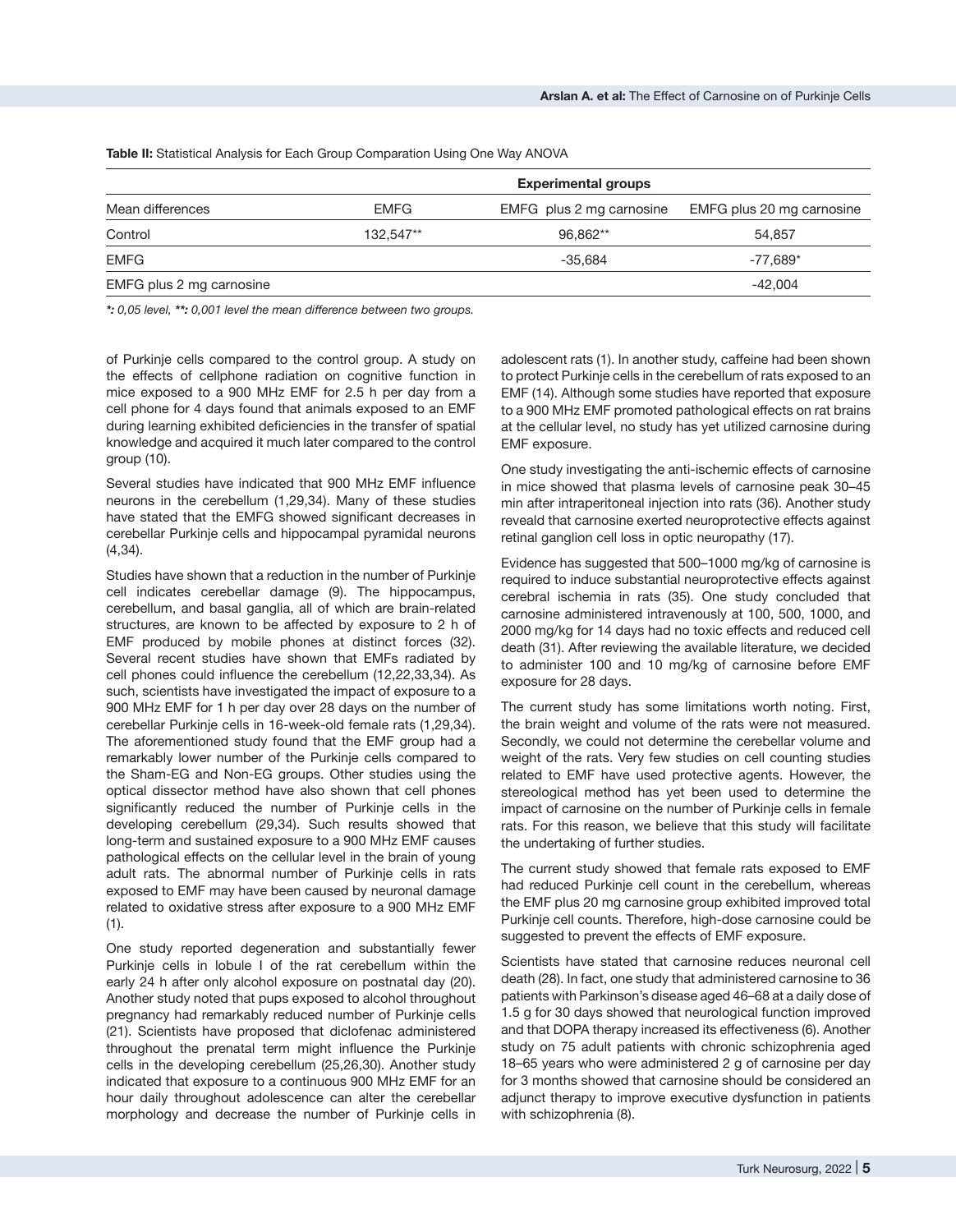Unfortunately, we could not identify any study in which carnosine had been used to protect Purkinje cells in the cerebellum. To convert these preclinical results into clinical therapy, exact adjustments on the pharmacological mechanism and carnosine dose are required. Overall, the current study showed that carnosine prevented the reduction in the number of Purkinje cells in the cerebellum after EMF exposure, indicating that carnosine can prevent EMF-induced neuron injury in the cerebellum.

# **ETHICS STATEMENTS**

The work was certified with the Animal Ethic Committee of Erciyes University, protocol, 13/82 (12.06.2013). Histopathological procedures were conducted in the Department of Histology-Embryology in the Erciyes University, Faculty of Medicine. Cell counts process were obtained from Department of Anatomy in the Faculty of Medicine, Erciyes University.

# █ **ACKNOWLEDGEMENTS**

This study was supported by the Department of Scientific Research Projects of Erciyes University (TYL-2014-4650).

We wish to thank Kazım Ziya Gumus and Suheyla Akargol for their skillful technical assistance. This manuscript was edited by Erciyes University Language Editing Office.

# █ **AUTHORSHIP CONTRIBUTION**

**Study conception and design:** AA, NA, HK, MFS

**Data collection:** AA, NA

**Analysis and interpretation of results:** AA, NA, UD, OGS

**Draft manuscript preparation:** AA, NA, TE, MG

**Critical revision of the article:** AA, NA

**Other (study supervision, fundings, materials, etc...):** HK, UD, OGS

All authors (AA, NA, HK, MFS, TE, MG, UD, OGS) reviewed the results and approved the final version of the manuscript.

## █ **REFERENCES**

- 1. Aslan A, İkinci A, Bas O, Sonmez OF, Kaya H, Odacı E: Longterm exposure to a continuous 900 mhz electro magnet-ic field disrupts cerebellar morphology in young adult male rats. Biotechnic & Histochemistry 92(5):324-330, 2017
- 2. Bae ON, Kelsey S, Baek SH, Lee KY, Dorrance A, Rumbeiha W, Fitzgerald SD, Farooq MU, Naravelta B, Bhatt A, Majid A: Safety and efficacy evaluation of carnosine, an endogenous neuroprotective agent for ischemic stroke. Stroke 44(1):205- 212, 2013
- 3. Bas O, Odaci E, Kaplan S, Acer N, Ucok K, Colakoglu S: 900 MHz electromagnetic field exposure affects qualitative and quantitative features of hippocampal pyramidal cells in adult rat. Brain Research 1265:178-185, 2009
- 4. Bas O, Odaci E, Mollaoglu H, Ucok K, Kaplan S: Chronic prenatal exposure to the 900 MHz electromagnetic field induces pyramidal cell loss in the hippocampus of newborn rats. Toxicology Industrial Health 25(6):377-384, 2009
- 5. Boldyrev A, Bulygina E, Leinsoo T, Petrushanko I, Tsubone S, Abe H: Protective of neuronal cells against reactive oxygen species by carnosine and related compounds. Comparative Biochemistry and Physiology Part B 137(1):81-88, 2004
- 6. Boldyrev A, Fedorova T, Stepanova M, Dobrotvorskaya I, Kozlova E, Boldanova N, Bagyeva G, Smolenskaya II, Illarioshkin S: Carnosine increases efficiency of DOPA therapy of Parkinson's disease: A pilot study. Rejuvenation Research 11:821-827, 2008
- 7. Bonfinti L, Peretto P, Marchis de S, Fasolo A: Carnosine related dipeptides in the mammalian brain. Progress in Neurobiology 59(4):333-353, 1999
- 8. Chengappa KN, Turkin SR, Desanti S, Bowie C R, Brar JS, Schlicht PJ, Murphy SL, Hetrick ML, Bilder R, Fleet D: A preliminary, randomized, double-blind, placebocontrolled trial of L-carnosine to improve cognition in schizophrenia. Schizophrenia Research 142:145-152, 2012
- 9. Dusart I, Satela C: Lack of purkinje cell loss in adult rat cerebellum following protracted axotomy, degenerative changes and regenerative attempts of the severed axons. The Journal of Comparative Neurology 347(2):211-232, 1994
- 10. Fragopoulou AF, Miltiadous P, Stamatakis A, Stylianopoulou F, Koussoulakos SL, Margaritis LH: Whole body exposure with GSM 900 MHz affects spatial memory in mice. Pathophysiology 17(3):179-187, 2010
- 11. Gundersen HJG, Jensen EB: The efficacy of systematic sampling in stereology and its prediction. J Microscopy 147(3):229-263, 1987
- 12. Haghani M, Shabani M, Moazzami K: Maternal mobile phone exposure adversely effects the electrophysiological properties of purkinje neurons in rat offspring. Neuroscience 250:588- 598, 2013
- 13. Hiatenen M: Establishing the health risks of exposure to radio frequency fields requires multidisciplinary research. scandinavian journal of work. Environment & Health 32(3): 169-170, 2006
- 14. Him A, Deniz NM, Onger ME: The effect of caffeine on neuron number of rats exposed to 900-MHz electromagnetic field. Turkish Journal of Veterinary and Animal Sciences 42(3):198- 204, 2018
- 15. Juutilainen J, Seze de R: Biological effects of amplitudemodulated radiofrequency radiation. Scandinavian Journal of Work Environment & Health 24(4):245-254, 1998
- 16. Kerimoglu G, Mercantepe T, Erol HS, Turgut A, Kaya H, Colakoglu S, Odaci E: Effects of long-term exposure to 900 megahertz electro magnet-ic field on heart morphology and biochemistry of male adolescent rats. Biotech Histochem 91: 445-454, 2016
- 17. Kim HG, Heo H, Sung MS, Park SW: Carnosine decreases retional ganglion cell death in a Mouse model of optic nerve crushing. Neuroscience Letters 711:134431, 2019
- 18. Koylu H, Mollaoglu H, Ozguner F, Naziroglu M, Delibas N: Melatonin modulates 900 MHz microwave-induced lipid peroxidation changes in rat brain. Toxicology and Industrial Health 22(5):211-216, 2006
- 19. Koyu A, Cesur G, Ozguver F, Akdogan M, Mollaoglu H, Ozen S: Effects of 900 MHz electro magnet-ic field on TSH on thyroid hormones in rats. Toxicology Letters 157(3):257-262, 2005